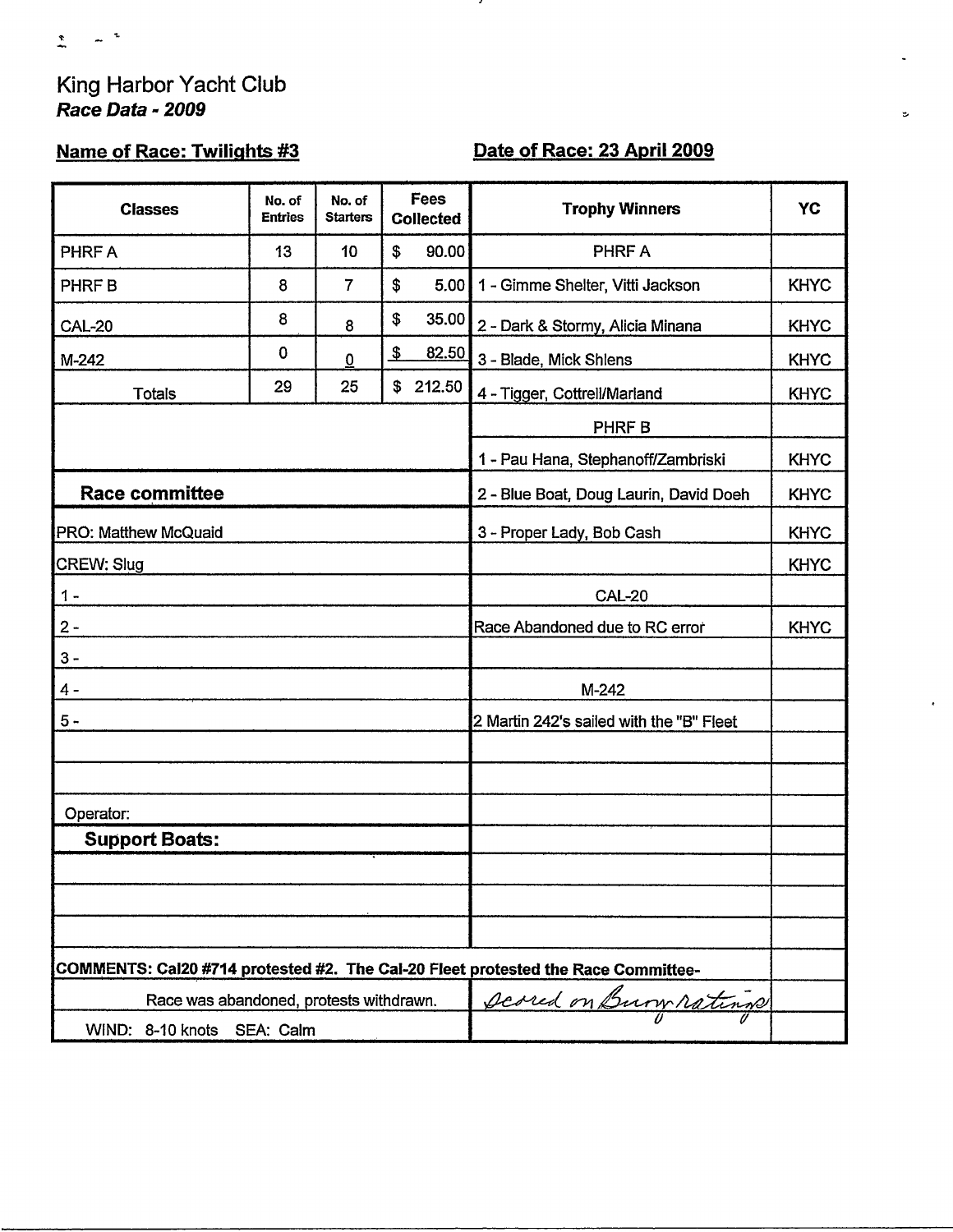### **KHYC Twilights 2009 # 3**

 DNC 8 Ehu KA: - NS 2961 DNC 8 Nina 37764

| Race Date: 23 Apr 2009 |                                 | Wind Speed: 8-10 KNOTS |                                 | <b>RC Duty: Slug</b> |                       |                               |                                 |                             |  |
|------------------------|---------------------------------|------------------------|---------------------------------|----------------------|-----------------------|-------------------------------|---------------------------------|-----------------------------|--|
|                        | Div<br><b>Rank</b>              | <b>Boat Name</b>       | Sail No.                        | <b>Rating</b>        | Finish<br><b>Time</b> | <b>Elapsed</b><br><b>Time</b> | <b>Corrected</b><br><b>Time</b> | Seconds*<br><b>Behind</b>   |  |
|                        | <b>PHRF-A</b><br>Time on Time / |                        |                                 | Start Time 18:25     |                       |                               |                                 | * Time Behind is Sec / Hour |  |
|                        | $\mathbf{1}$                    | Gimme Shelter          | 7800                            | 78                   |                       | 19:20:20 00:55:20             | 00:57:16                        |                             |  |
|                        | $\sqrt{2}$                      | Dark & Stormey         | 129                             | 48                   |                       | 19:19:14 00:54:14             | 00:58:57                        | 106                         |  |
|                        | 3                               | <b>Blade</b>           | 103                             | 39                   |                       | 19:18:35 00:53:35             | 00:59:08                        | 117                         |  |
|                        | $\overline{4}$                  | Tigger                 | 42757                           | 84                   |                       | 19:22:50 00:57:50             | 00:59:18                        | 128                         |  |
|                        | 5                               | E-ticket               | 184                             | 84                   |                       | 19:26:00 01:01:00             | 01:02:32                        | 331                         |  |
|                        | 6                               | Priorities             | 87309                           | 99                   |                       | 19:27:29 01:02:29             | 01:02:35                        | 334                         |  |
|                        | $\overline{7}$                  | Sky Sail               | 77508                           | 84                   |                       | 19:26:15 01:01:15             | 01:02:48                        | 348                         |  |
|                        | 8                               | Bella Vita             | 56136                           | 81                   |                       | 19:26:49 01:01:49             | 01:03:41                        | 403                         |  |
|                        | 9                               | Azzura                 | 67067                           | 93                   |                       | 19:33:59 01:08:59             | 01:09:44                        | 784                         |  |
| <b>DNF</b>             | 11                              | Nitro                  | 97626                           | 78                   |                       |                               |                                 |                             |  |
| <b>DNC</b>             | 11                              | <b>Flying Dutchman</b> | 87027                           |                      |                       |                               |                                 |                             |  |
| <b>DNC</b>             | 11                              | Sidekick               | 42301                           |                      |                       |                               |                                 |                             |  |
| <b>DNC</b>             | 11                              | Huckleberry 2          | 15                              |                      |                       |                               |                                 |                             |  |
| <b>DNC</b>             | 11                              | Slug                   | 50959                           |                      |                       |                               |                                 |                             |  |
| <b>DNC</b>             | 11                              | Biyach                 | 28124                           |                      |                       |                               |                                 |                             |  |
| <b>PHRF-B</b>          |                                 |                        | Time on Time / Start Time 18:30 |                      |                       | * Time Behind is Sec / Hour   |                                 |                             |  |
|                        | $\mathbf{1}$                    | Pau Hanna              | 46522                           | 150                  |                       | 19:12:52 00:42:52             | 00:39:48                        |                             |  |
|                        | $\overline{c}$                  | Blue                   | 97947                           | 150                  | 19:13:11 00:43:11     |                               | 00:40:06                        | 27                          |  |
|                        | 3                               | Proper Lady            | 57935                           | 204                  |                       | 19:16:38 00:46:38             | 00:40:12                        | 36                          |  |
|                        | $\overline{4}$                  | Second Wind - NS       | 97668                           | 239                  |                       | 19:20:44 00:50:44             | 00:41:48                        | 181                         |  |
|                        | 5                               | Impulsive              | 33815                           | 153                  |                       | 19:16:24 00:46:24             | 00:42:54                        | 280                         |  |
|                        | 6                               | Jedna                  | 97825                           | 222                  |                       | 19:21:08 00:51:08             | 00:43:03                        | 294                         |  |
|                        | $\overline{7}$                  | Tachfully              | 1722                            | 150                  |                       | 19:27:04 00:57:04             | 00:52:59                        | 1,192                       |  |
| <b>DNC</b>             | 8                               | Caliente - NS          | 17594                           |                      |                       |                               |                                 |                             |  |
| <b>DNC</b>             | 8                               | No Way !               | 56211                           |                      |                       |                               |                                 |                             |  |
| <b>DNC</b>             | 8                               | Midnight Run - NS      | 56782                           |                      |                       |                               |                                 |                             |  |